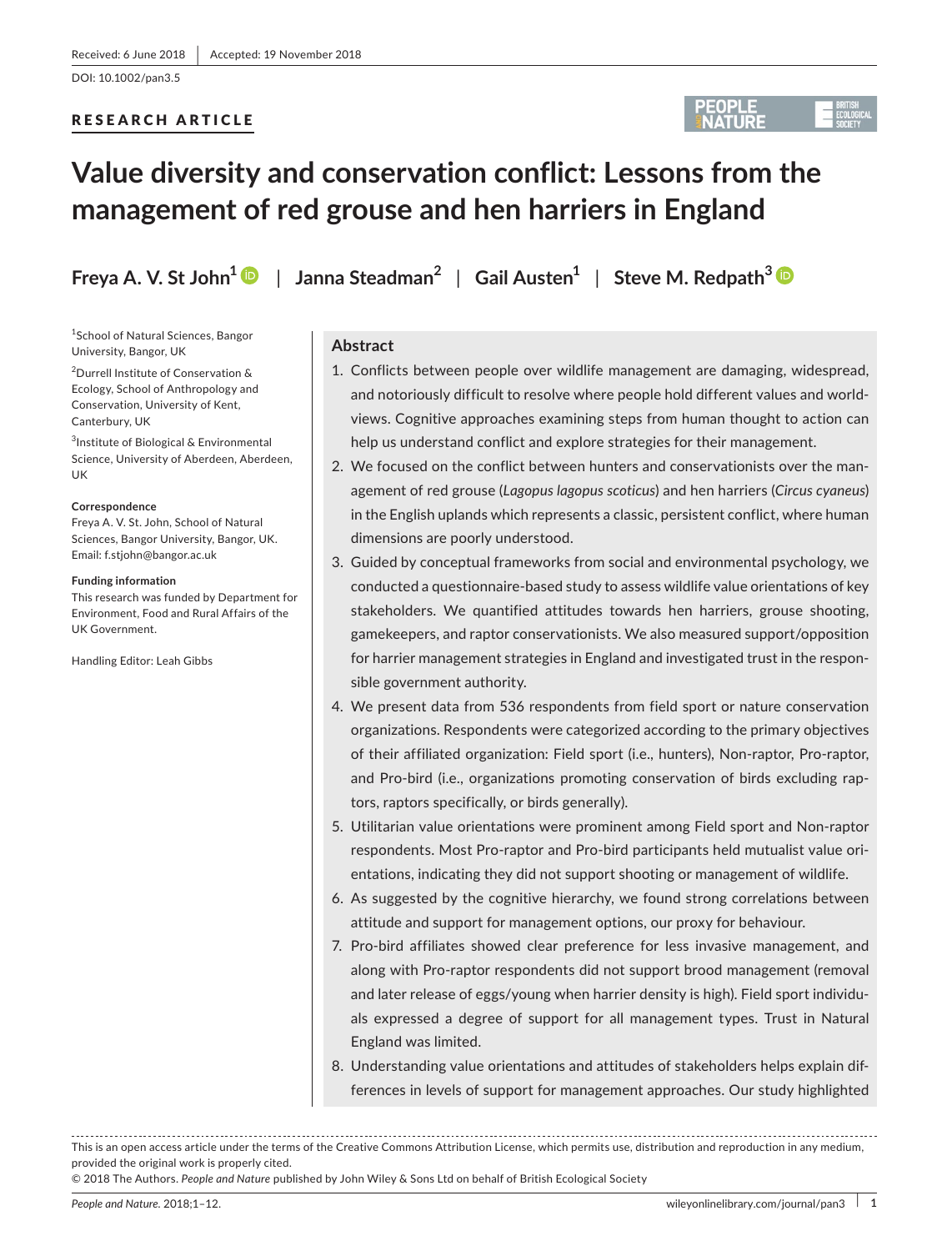strongly divergent beliefs. Such positions are hard to change. Increasing the level of ecological knowledge alone is unlikely to facilitate conflict management. Instead, conflict management would benefit from combining such knowledge with a focus on relationships, deliberation, and trust in addition to exploring comanagement interventions.

#### **KEYWORDS**

conflict, conservation psychology, perceptions, hen harrier, predator, red grouse, trust, wildlife value orientations

# **1** | **INTRODUCTION**

Conflict between people over the management of wildlife is widespread (Redpath, Gutiérrez, Wood, & Young, 2015). Such issues are notoriously complex and difficult to resolve as they often involve parties with different identities, values, and worldviews. Identifying and agreeing upon interventions in such "wicked" settings is challenging, in part because we need a cross-disciplinary approach to address these problems (Mason et al., 2018). Even if the ecology is understood, and management put in place to minimize wildlife impact, underlying social conflicts are likely to continue if they are driven by deep‐seated value differences (Madden & McQuinn, 2014; Manfredo et al., 2017). Scholars from diverse fields including anthropology, geography, and history have explored connections and interactions between humans and nonhuman animals (DeMello, 2012). For example, through an anthropological lens, Whitehouse (2009) investigated "the goose problem" on Islay, Scotland; Duffy and Moore (2010) examined the political ecology of human–animal relationships in the context of elephant tourism; and Pooley (2016) interrogated environmental histories of human relations with Nile

crocodiles. Inspired by its applied nature, here we focus on human dimensions of wildlife research which aims to evaluate public opinion regarding species and their management in order to inform management decisions (Manfredo, 2008).

Cognitive approaches that examine concepts underpinning the step from human thought to action can help us understand people's behaviour and social conflicts. According to socio‐psychological theory, an individual's view of the world can be organized according to a cognitive hierarchy consisting of values, basic beliefs that determine value orientation, attitudes and norms, behavioural intentions and behaviour (Figure 1). These cognitions are presumed to build upon each other. For example, values, which are modes of conduct or qualities of life that we hold dear, such as honesty or freedom, influence people's attitudes and norms, which in turn affect behaviour. Values in this sense, which differ from value as preference or value as a contribution to a goal (Tadaki, Sinner, & Chan, 2017), transcend specific situations, thus someone holding honesty as a value would express this in their attitudes across multiple topics (e.g., law compliance and interactions with friends). In turn, these attitudes would lead a person to behave in a manner consistent with this value (e.g.,



FIGURE 1 The cognitive hierarchy (left) consists of general cognitions (values and value orientations) and specific cognitions (attitudes and norms) which underpin behavioural intentions and behaviours. An underlying value concerning "respect for life" may take divergent paths. For example, one's values may orientate towards animals having rights equal to people or, in contrast, towards humane use of animals. Such differences in value orientation ultimately result in different behaviours, in this example, voting to ban hunting compared to engaging in hunting. Adapted from Vaske and Manfredo (2012). Human icon by Freepik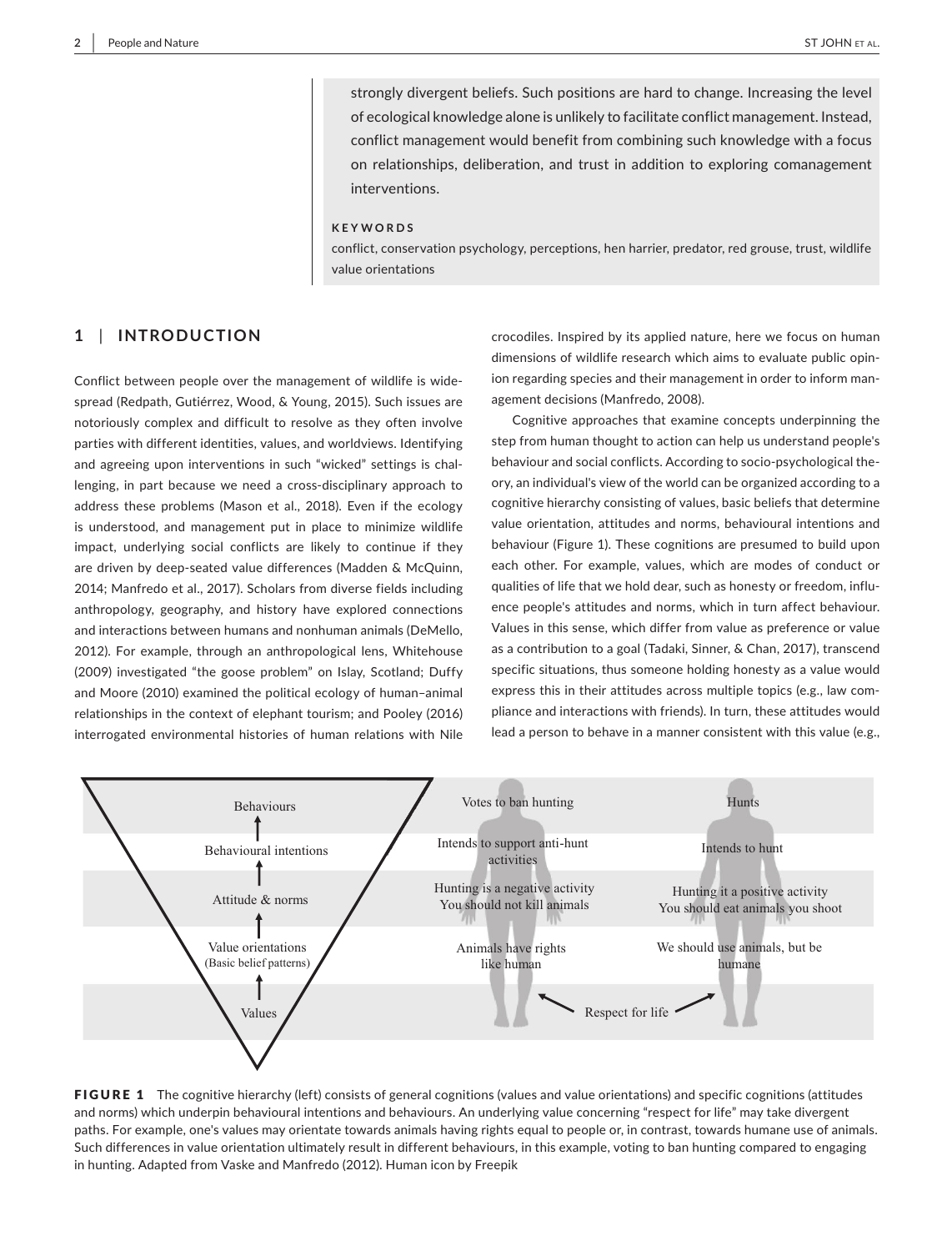they would complete tax returns and be honest with their friends) (Manfredo, 2008; Vaske & Manfredo, 2012). Basic beliefs, which define how people apply specific values to their lives, sit between values, and attitudes and norms in the cognitive hierarchy. While individuals may share the same first‐order value, such as respect for life, they may differ in their basic beliefs associated with this value (Figure 1; Vaske & Manfredo, 2012). Because value orientations ultimately influence behaviour, understanding them in relation to wildlife can help managers predict support for interventions (Vaske & Donnelly, 1999; Vaske & Manfredo, 2012). Indeed, Chan et al. (2016) outlined how a more robust consideration of relational values, which concern all manners of relationships between people and nature, including relationships between people that involve nature, would lead to more productive policy approaches.

Two predominant value orientations have been identified in relation to wildlife: utilitarianism and mutualism. Individuals holding a utilitarian wildlife value orientation believe wildlife exists for human use and enjoyment and that it should be managed to benefit people. Conversely, mutualists believe in the harmonious coexistence of humans and wildlife and that wildlife is deserving of rights similar to people (Jacobs, Vaske, & Sijtsma, 2014; Whittaker, Vaske, & Manfredo, 2006). People can also be classified as holding pluralist or distanced wildlife value orientations. Pluralists hold both utilitarian and mutualist beliefs and the expression of one view over the other is influenced by context; distanced individuals do not advocate either perspective indicative of a limited connection to wildlife and little interest in wildlife issues (Teel & Manfredo, 2010). Wildlife value orientations have helped explain patterns of human behaviour relating to wildlife in a number of studies (e.g., Fulton, Manfredo, & Lipscomb, 1996; Jacobs et al., 2014; Teel & Manfredo, 2010; Vaske & Donnelly, 1999). For example, individuals holding mutualistic value orientations towards forests were significantly more likely to hold proforest‐preservation attitudes and intended to vote in support of forest preservation, compared to individuals holding utilitarian value orientations (Vaske & Donnelly, 1999). In contrast, individuals holding utilitarian value orientations showed limited support for the reintroduction of wolves or bison to Germany compared to people holding mutualistic value orientations (Hermann, Voß, & Menzel, 2013). Management actions designed to address conservation conflicts may not therefore be accepted unanimously as stakeholders may vary in their wildlife value orientations and thus in what actions they deem to be acceptable (Jacobs et al., 2014).

The persistent conflict between hunting and conservation interests over the management of red grouse (*Lagopus lagopus scoti‐ cus*) and hen harrier (*Circus cyaneus*) in the UK uplands represents a classic example of how research has focussed on ecology (Elston, Spezia, Baines, & Redpath, 2014; Thirgood & Redpath, 2005, 2008). Grouse management occurs on private estates in heather (*Calluna vulgaris*)—dominated moorlands—a habitat of international conservation interest (Thompson, MacDonald, Marsden, & Galbraith, 1995). In England, much of the grouse management is intensive and focused on delivering large numbers of birds for shooting. Predation by raptors, in particular hen harriers, can, in certain circumstances,

significantly limit red grouse populations reducing the number available to shoot and thus the economic viability of driven grouse shoots (Sotherton, Tapper, & Smith, 2009; Thirgood et al., 2000). Consequently, harriers and other raptors, although protected under UK legislation since 1952, are illegally killed on grouse moors (Amar et al., 2012; Redpath, Amar, Smith, Thompson, & Thirgood, 2010). The extent of illegal persecution means harriers are virtually absent from intensively managed grouse moors across the United Kingdom (Redpath et al., 2010). The conflict is highly political and constantly changing, but in essence, it is between those who wish to minimize the impact of harriers on grouse populations, sometimes through illegal killing of harriers, and advocates of harriers who demand that the law be upheld before any compromising solutions be considered (Thirgood & Redpath, 2008). Increasingly, however, arguments employed by conservationists are shifting towards broader impacts of grouse management on upland ecosystems as a whole (Avery, 2015; Thompson et al., 2016).

Although there is general agreement about the evidence of the ecological relationships between harriers and grouse, there is much less agreement about management. Suggested strategies have included: diversionary feeding of harriers to reduce predatory impact on grouse; reintroduction of harriers away from grouse moors; removing eggs/chicks from nests when harrier density is high, rearing in captivity and releasing (brood management); licencing grouse moors to ensure sustainable and legal management practices; and banning driven grouse shooting (Avery, 2015; Harper, 2018; Redpath, Thirgood, & Leckie, 2001; Thirgood & Redpath, 2008). Of these, diversionary feeding has been trialled at one site and found to be effective at reducing the number of grouse chicks eaten by harriers (Redpath et al., 2001). Despite this, feeding has not been widely taken up on grouse moors. Other methods have not been trialled. Studies have examined the ecology of this conflict and on developing mitigation to reduce the impact of predation on grouse stocks. So far, such approaches have failed to reduce the conflict. The critical human dimensions have been much less studied (Hodgson, Redpath, Fischer, & Young, 2018; Marshall, White, & Fischer, 2007), yet are essential to the development of conflict management strategies (Thirgood & Redpath, 2008).

There is currently no dialogue process in place to support conflict management in the conflict over harrier and grouse management in England. Previous dialogue searching for shared solutions was established in 2005 (Elston et al., 2014). However, this was unsuccessful as conservation organizations withdrew from the process, partly because harriers continued to be killed illegally, becoming locally extinct as a breeding bird in England in 2013. This led to the UK Government's Department for Environment, Food and Rural Affairs (DEFRA), via Natural England, taking over the process and producing the joint action plan to increase the English hen harrier population. The plan includes six actions: monitoring harrier populations in England and the UK; diversionary feeding; improving intelligence and enforcement; nest and winter roost protection; a reintroduction into southern England on land not associated with grouse shooting; and a trial brood management scheme. Brood management entails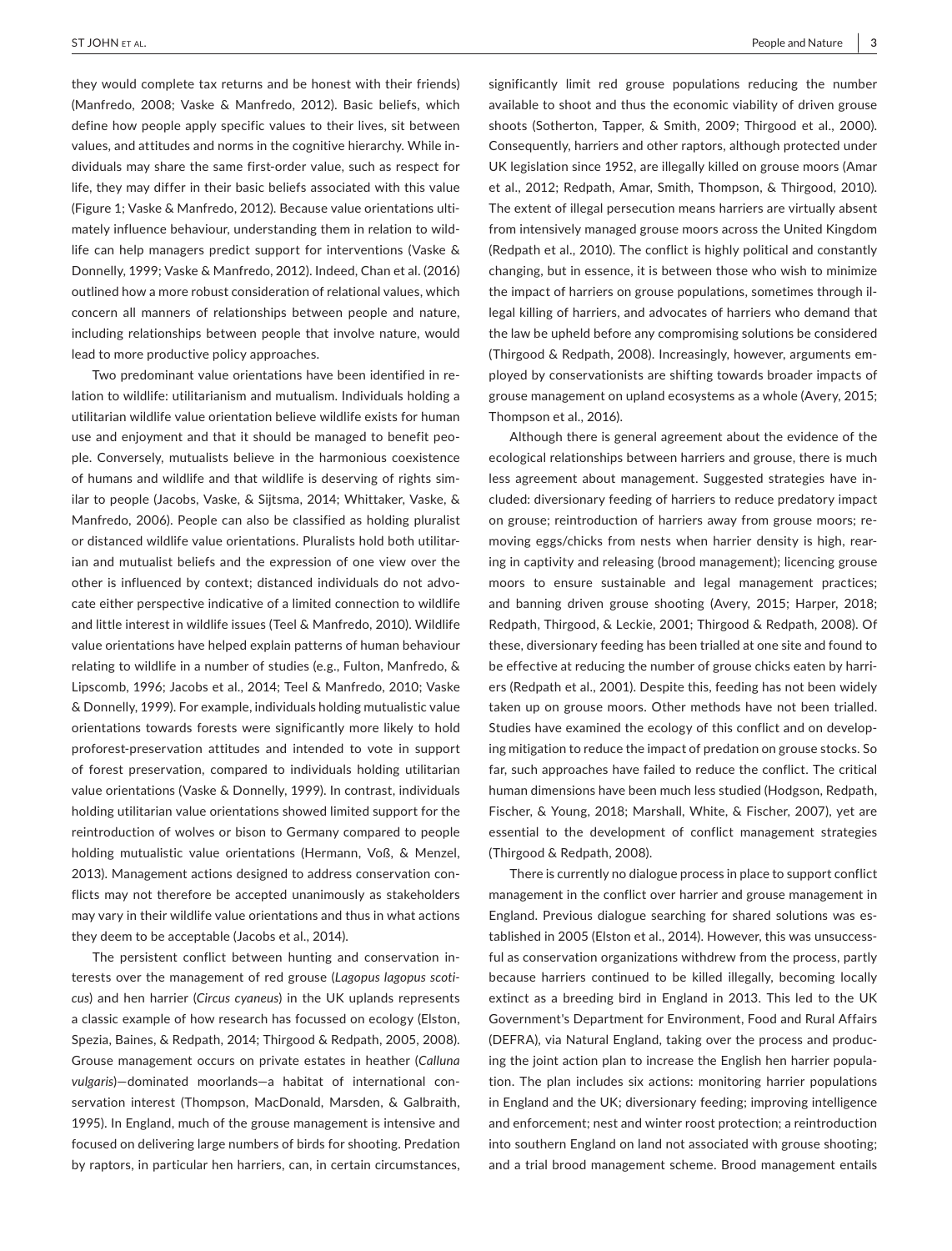eggs or young from one nest being removed, raised in captivity and later released if two harrier nests occur within 10 km (DEFRA, 2016).

Our study aimed to explore factors associated with support/ opposition for the different interventions proposed in the Action Plan. We targeted a range of organizations taking positions on different sides of the debate from profield sports (i.e., hunting, shooting, fishing) to proraptor (specializing in raptor protection) NGOs. Specifically, the aims of this study were to: (i) assess wildlife value orientations; (ii) quantify attitudes towards hen harriers, maintaining a rural way of life, grouse shooting, gamekeepers, and raptor conservationists; (iii) understand perceptions towards the Action Plan management strategies; and (iv) investigate levels of trust in Natural England as the responsible government authority. Such insight will help in understanding why conflict persists and guide its effective management.

# **2** | **MATERIALS AND METHODS**

Questionnaire construction was guided by conceptual frameworks developed in social and environmental psychology (e.g., Fulton et al., 1996; Marshall et al., 2007; Manfredo, 2008; Teel & Manfredo, 2010) that aim to understand human actions towards wildlife. The questionnaire (Supplementary Information) consisted of six core sections. First, we explored respondents' basic knowledge and experience of harriers. Second, basic beliefs were measured by asking respondents to indicate their level of agreement with nine belief statements about wildlife management, shooting and equality between people and wildlife (Supporting information Table S1). These statements were adapted from previous studies (Fulton et al., 1996; Whittaker et al., 2006; Zainal Abidin & Jacobs, 2016) to suit the harrier/grouse management context. Together, the scores from these statements formed an index that described where respondents sat on the utilitarian-mutualist continuum, that is, their wildlife value orientation (Manfredo, 2008; Teel & Manfredo, 2010). Third, 19 statements investigated specific attitudes towards: harriers on the English uplands; the importance of harrier conservation compared to maintaining a rural way of life; grouse shooting; gamekeepers; and raptor conservationists (Supporting information Table S2). Fourth, participants were asked to express their level of support for current and proposed management options defined in the Action Plan. Fifth, for each management option, respondents indicated how much the approach would increase the number of harriers in England, reduce impact of harriers on red grouse, reduce disagreements between stakeholders, and reduce illegal harrier killing. Lastly, using a 5‐point scale, respondents indicated their level of trust in Natural England (strongly distrust = −2; strongly trust = 2). Respondents could select "Don't know" or similar (e.g., not applicable) throughout. The questionnaire was piloted among colleagues and members of DEFRA's Brood Management Working Group with minor edits made prior to data collection.

## **2.1** | **Data collection**

We disseminated the online questionnaire (SurveyMonkey) through eight organizations that represented the interests of field sports and birds. Organizations were provided with a unique web link to the questionnaire embedded within email text introducing the study. Invitations were only sent to members residing in England as management approaches differ elsewhere in the United Kingdom. Where >400 members fulfilled this criteria, invitations were sent to a simple random sample of individuals. Our study was approved by Bangor University Ethics Committee (approval number cns2017fsj01).

# **2.2** | **Analysis**

Prior to analysis, data from the eight organizations were combined. Respondents were assigned to one of four categories according to the primary objectives of their affiliated organization: "Field sport" (i.e., hunting, shooting, fishing); "Non‐raptor" (focusing on the protection of nonraptors); "Pro‐raptor" (specializing in raptor protection); and "Pro‐bird" (involved in nonraptor and raptor protection).

Statements measuring basic belief items were coded such that high scores were indicative of utilitarian responses before wildlife value orientations were assessed. Confirmatory factory analysis (CFA) was conducted to test whether the a priori groupings of variables into wildlife belief dimensions and wildlife value orientation domains were a good fit to the data (Fulton et al., 1996; Teel & Manfredo, 2010). The CFA's were performed using principal axis factoring with orthogonal (varimax) rotation. Reliability of variable groupings was confirmed using Cronbach's alpha (a measure of how closely related a set of variables are) and thus average scores across each of the dimensions and domains were calculated. We assessed the internal consistency of statements measuring attitudes in five topics using Cronbach's alpha before calculating average individual‐level attitude scores per topic.

We used one-way analysis of variance (ANOVA) and post hoc tests (Tukey's HSD) to assess differences in respondent affiliation, wildlife value orientation, and attitudes. Pearson's *r* was used to investigate the relationship between wildlife value orientations and attitudes; attitudes and support for management; and participant affiliation and trust in NE. All analyses were conducted in SPSS (version 24).

## **3** | **RESULTS**

Of 2,807 invited participants, 555 responded. Records where no questions were answered were deleted (*n* = 19), leaving data from 536 respondents affiliated to Field sport (*n* = 142), Non‐raptor (*n* = 145), Pro‐raptor (*n* = 147), and Pro‐bird (*n* = 102) organizations. Most respondents were aware of the Action Plan (86.4%) but less than half (39.6%) had read it.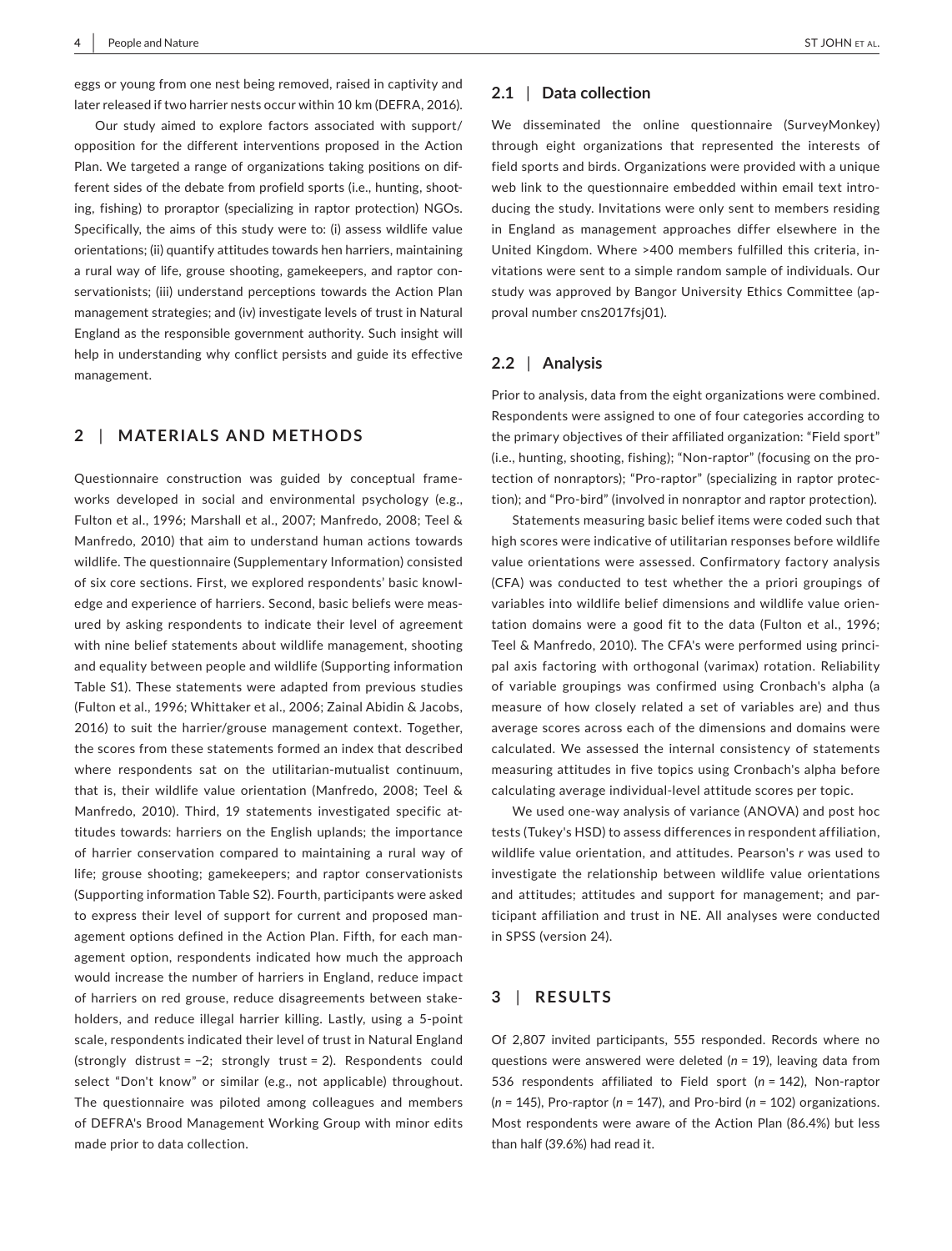#### **3.1** | **Basic beliefs and wildlife value orientation**

Confirmatory factor analysis provided factor loadings that supported the a priori grouping of the nine basic belief statements into three dimensions named "Wildlife Management," "Shooting," and "Equality between people and wildlife" reflecting the content of the statements incorporated into each dimension (Supporting Information Table S1). This analysis shows, for example, that the five statements designed to measure basic beliefs towards shooting, do indeed measure one underlying "latent variable" which we have called Shooting. The reliability of our three basic belief dimensions was confirmed by Cronbach's alpha which ranged from 0.52 to 0.92 (Supporting Information Table S1).

The second factor analysis of respondents' basic belief dimension scores identified two wildlife value orientation domains defined as Species Management, which encompassed basic beliefs concerning Wildlife Management and Shooting, and Equality between people and wildlife ("EqualityCOR(20)"). Respondents were then categorized into wildlife value orientations according to their scores on Species Management (median = 0.5) and Equality (median = −0.5), with high scores being above the median in each domain. This scoring revealed four categories along the two dimensions to which we assigned the labels Utilitarian, Pluralist A, Pluralist B, and Mutualist (Table 1). Respondents categorized as Utilitarian scored high for both Species Management and Equality, which indicated that they held a view of human mastery of nature and prioritized human wellbeing over the rights of wildlife*.* Individuals assigned to the Pluralists A category accrued high scores indicative of support for Species Management but scored low on Equality showing they not only supported Wildlife Management but also consider wildlife deserving of rights. Pluralist B individuals did not advocate a wholly utilitarian or

mutualist view; they scored low on Species Management and high on rights, indicating a lack of support for shooting or management, but not due to being advocates of wildlife rights. Mutualists scored low on Species Management and low on Equality, indicating that they did not support shooting or management of wildlife, and viewed wildlife to be somewhat equal to humans and deserving of rights.

Mean wildlife value orientation scores differed significantly between Utilitarian, Pluralist A, Pluralist B, and Mutualist respondents (Species Management (*F*(3,491) = 522.41, *p* < 0.01; Equality (*F*(3,491) = 389.16, *p* < 0.01). Post hoc tests (Tukey's HSD) revealed that support for Wildlife Management and Shooting was lower among people holding Mutualist and Pluralist B value orientations, compared to Utilitarian or Pluralist A orientations. In contrast, people holding Utilitarian and Pluralist B value orientations supported arguments that indicated the needs of people are more important than the rights of animal, when compared to people classified as Mutualist or Pluralist A.

While there is variation in wildlife value orientation within affiliations (e.g., 51.2% of Field Sport respondents hold Utilitarian value orientations, 43.8% Pluralist A, 1.7% Pluralist B, and 3.3% Mutualist), the majority (51.2%) of Field Sport affiliates, and many (39.7%) associated with Non‐raptor organizations reported Utilitarian value orientations in keeping with human domination of wildlife. Pluralist A values, indicative of support for Wildlife Management and a degree of Equality between human and wildlife were also common in these groups (43.8% and 39.7% respectively). In contrast, most individuals associated with Pro‐raptor or Pro‐bird organizations held Mutualist value orientations (71.6% and 75.6% respectively) indicating that they did not support Shooting or Wildlife Management and viewed wildlife to be somewhat equal to humans and deserving of rights. Pluralist B orientations, indicating a lack of support for Shooting or Management but prioritization of human well‐being over the rights

TABLE 1 Mean wildlife value orientation scores of respondents categorized as Utilitarian, Pluralist, and Mutualist (minimum = −2, maximum = 2; higher scores indicate utilitarian values). The two pluralist categories represent different combination of utilitarian and mutualist values: People categorized as Pluralist A support Species Management and perceive wildlife deserving of rights; those categorized as Pluralist B do not support Species Management and prioritize human needs over wildlife rights. Below, the percentages of respondents fitting into each wildlife value orientation category according to organizational affiliation are presented

|                                                                          | Wildlife value orientations            |                                      |                                       |                                        |
|--------------------------------------------------------------------------|----------------------------------------|--------------------------------------|---------------------------------------|----------------------------------------|
|                                                                          |                                        |                                      |                                       |                                        |
| Wildlife value orientation domains (bold) and<br>basic belief dimensions | Utilitarian ( $n = 121$ )<br>Mean (SE) | Pluralist A $(n = 119)$<br>Mean (SE) | Pluralist B $(n = 41)$<br>Mean $(SE)$ | Mutualist ( $n = 185$ )<br>Mean $(SE)$ |
| <b>Species management</b>                                                | 1.40(0.04)                             | 1.18(0.04)                           | $-0.43(0.10)$                         | $-0.52(0.04)$                          |
| Wildlife management beliefs                                              | 1.30(0.06)                             | 1.13(0.06)                           | $-0.60(0.15)$                         | $-0.40(0.06)$                          |
| Shooting beliefs                                                         | 1.50(0.05)                             | 1.23(0.06)                           | $-0.26(0.15)$                         | $-0.64(0.06)$                          |
| Equality between people and wildlife                                     | 0.59(0.05)                             | $-1.01(0.04)$                        | 0.33(0.08)                            | $-1.29(0.04)$                          |
| Beliefs in needs of people coming before<br>wildlife                     | 0.59(0.05)                             | $-1.01(0.04)$                        | 0.33(0.08)                            | $-1.29(0.04)$                          |
| <b>Affiliation</b>                                                       |                                        |                                      |                                       |                                        |
| Field sport (i.e., hunting, shooting, fishing)                           | 51.2                                   | 43.8                                 | 1.7                                   | 3.3                                    |
| Non-raptor (focusing on the protection of<br>nonraptors)                 | 39.7                                   | 39.7                                 | 6.6                                   | 14.0                                   |
| Pro-raptor (specializing in raptor protection)                           | 6.0                                    | 9.0                                  | 13.4                                  | 71.6                                   |
| Pro-bird (involved in nonraptor and raptor<br>protection)                | 3.3                                    | 6.7                                  | 14.4                                  | 75.6                                   |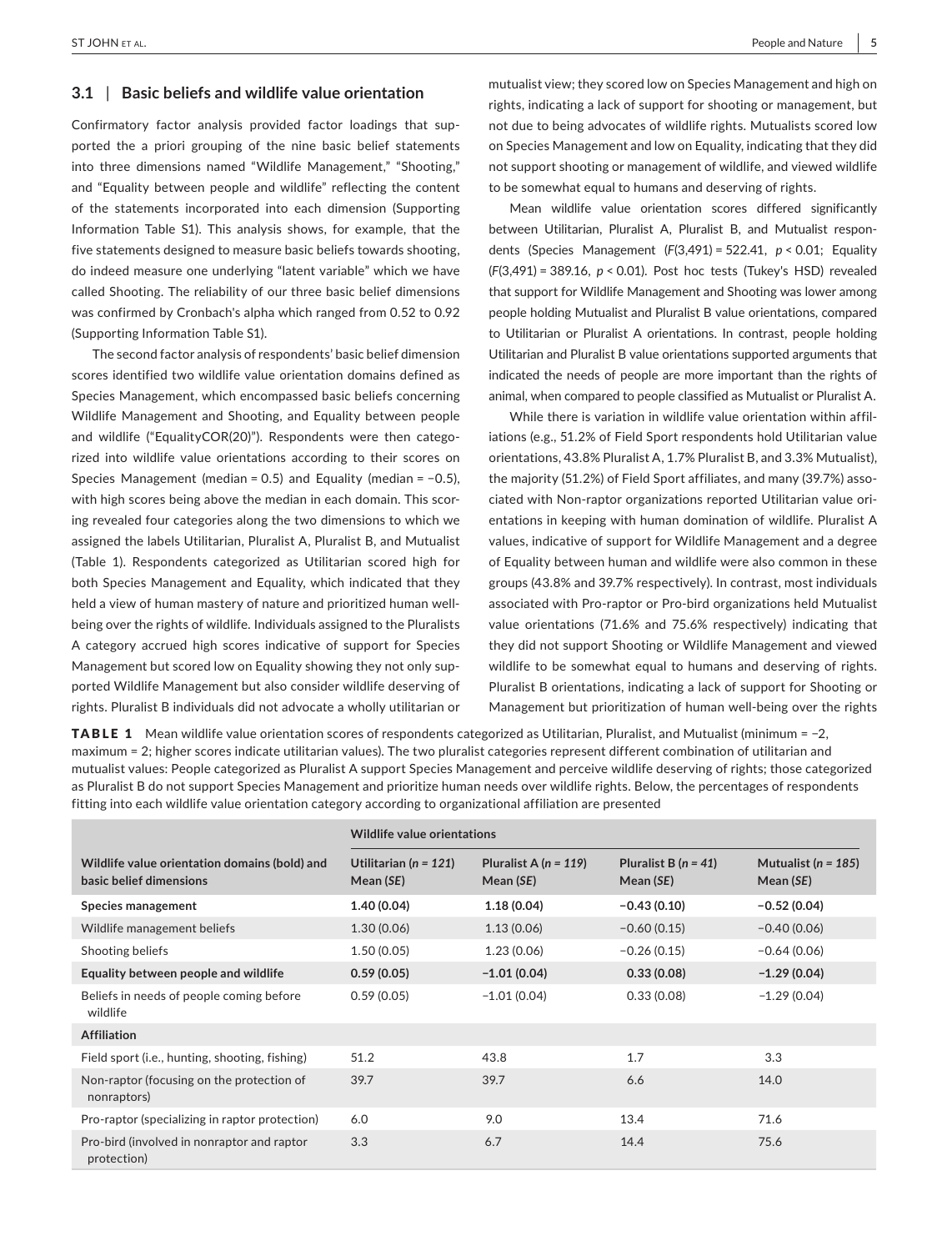of wildlife were also present in these groups (13.4% and 14.4% respectively) (Table 1).

#### **3.2** | **Attitudes**

Reliability analysis revealed high internal consistency for sets of attitude statements within the five core areas measured; Cronbach's alpha ranged from 0.69 to 0.85 (Supporting Information Table S2). Consequently, average scores for each attitude realm were calculated for individuals. There were statistically significant differences between respondent affiliation and their attitudes towards harriers on the English uplands  $(F(3,439) = 117.57, p \le 0.001)$ , the importance of harrier conservation compared to maintaining a rural way of life (*F*(3,444) = 168.75, *p* ≤ 0.001), grouse shooting (*F*(3,401) = 280.94, *p* ≤ 0.001), gamekeepers (*F*(3,443) = 110.13, *p* ≤ 0.001), and raptor conservationists (*F*(3,450) = 95.71, *p* ≤ 0.001) (Figure 2). Post hoc tests revealed no significant differences between attitudes held by Field Sport and Non‐raptor–affiliated individuals (*p* = 0.48, 1.10, 0.90, 0.92 and 0.72). Respondents affiliated to these types of organizations generally reported more negative attitudes towards harriers in the uplands, the importance of harrier conservation compared to maintaining a rural way of life, and raptor conservationists. Compared to other groups, they also reported more positive attitudes towards grouse shooting and gamekeepers. Individuals associated with Pro-raptor or Pro-bird organizations did not differ significantly in their attitudes towards harriers in the uplands ( $p = 0.21$ ), gamekeepers ( $p = 0.59$ ), or raptor conservationists (p = 0.98). However, Pro-raptor and Pro-bird respondents did differ significantly in their attitudes towards the importance of harrier conservation compared to maintaining a rural way of life (*p* = 0.03) and attitude towards grouse shooting (*p* ≤ 0.001). Pro‐bird respondents reported more Mutualist views than any other group; they supported harrier conservation over maintaining a rural way of life and held negative attitudes towards grouse shooting (Figure 2).

Across all respondents, values associated with Species Management and Equality were significantly related to respondent's attitudes (Supporting Information Table S3). For example, as wildlife value orientation scores increased, indicative of more utilitarian values, attitude towards harriers on the English uplands declined (Species Management *r* = −0.62, *p* ≤ 0.001; Equality *r =* −0.46, *p* ≤ 0.001) while attitude towards Shooting became more positive (Species Management *r =* 0.77, *p* ≤ 0.001; Equality *r* = 0.43, *p* ≤ 0.001).

Across all respondents, 80% of the correlations between attitudes and support for management were significant (Supporting Information Table S4). As attitude scores towards harriers increased, indicative of more Mutualist views, so too did support for monitoring (*r* = 0.64, *p* ≤ 0.001), improving intelligence (*r* = 0.65, *p* ≤ 0.001), and nest and roost protection ( $r = 0.73$   $p \le 0.001$ ) while support for brood management declined (*r* = −0.24, *p* ≤ 0.001). As attitudes towards shooting became more positive, indicative of more Utilitarian views, so too did support for more invasive forms of management (e.g., brood management  $r = 0.51$ ,  $p \le 0.001$ ). In other words, where individuals sat on the Utilitarian‐Mutualist spectrum influenced their attitudes and these attitudes were related to expressions of support/opposition for different management options.

# **3.3** | **Within‐group differences in levels of support for harrier management**

Unlike all other groups, Field sport respondents reported statistically similar levels of support for all management approaches (Field sport *F*(5,700) = 1.88, *p* = 0.10; Non‐raptor *F*(5,722) = 10.95, *p* < 0.001; Pro‐raptor *F*(5,798) = 84.1, *p* < 0.001; Pro‐birds *F*(5,550) = 255.76, *p* < 0.001) (Figure 3, Supporting Information Table S5). Post hoc tests revealed that Non-raptor respondents reported significantly lower levels of support for a southern reintroduction (*M* = 0.05, *SD* = 1.22) compared to other management



Negative attitude to positive attitude

**FIGURE 2** Mean scores to attitude statements concerning five topics: the existence of harriers on the English uplands; the importance of harrier conservation compared to maintaining a rural way of life; grouse shooting; gamekeepers; and raptor conservationists. Data are grouped according to respondent affiliation: "Field sport" (i.e., hunting, shooting, fishing); "Non‐raptor" (focusing on the protection of nonraptors); "Pro‐ raptor" (specializing in raptor protection); and "Pro‐bird" (involved in nonraptor and raptor protection). Error bars show 95% confidence interval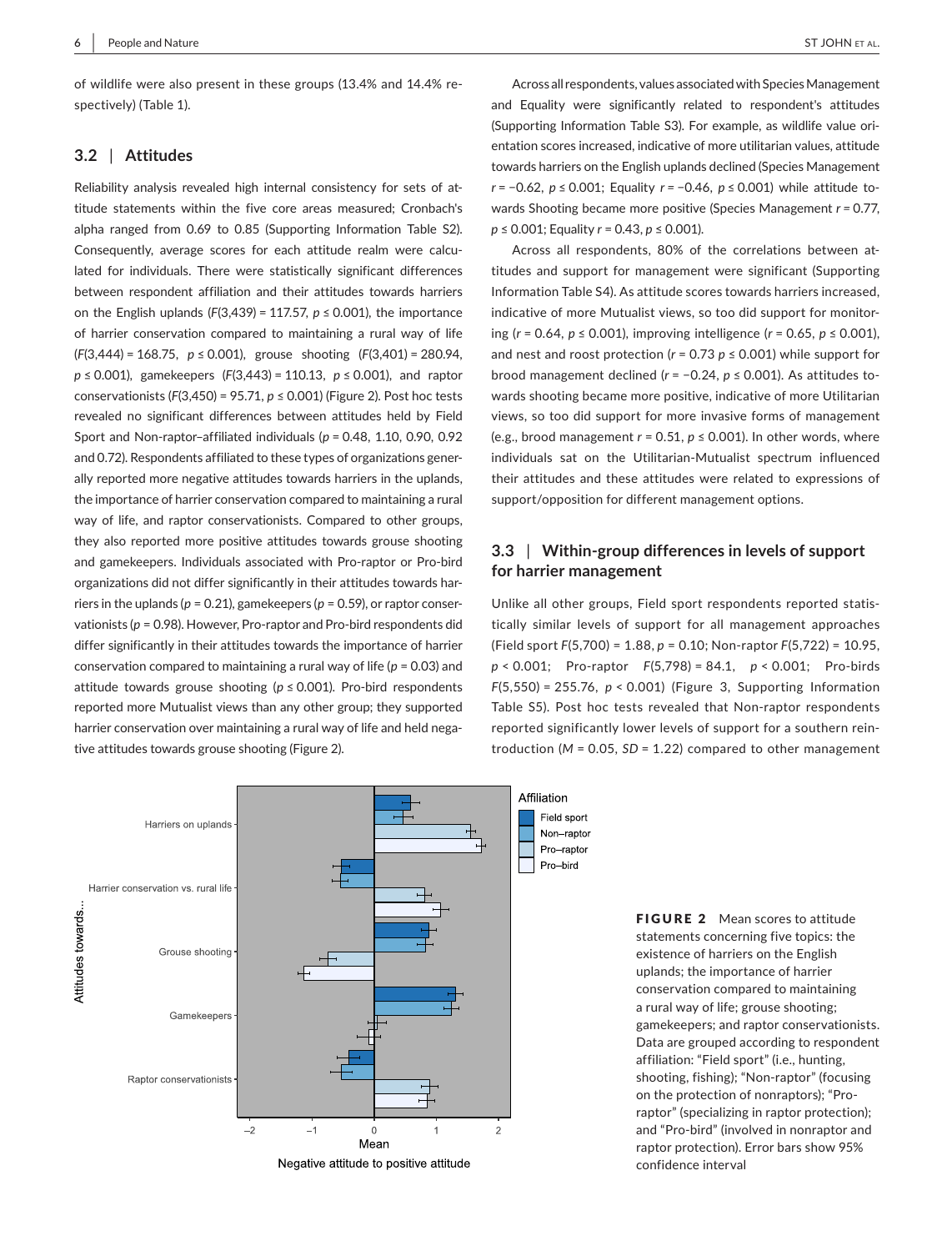FIGURE 3 Mean level of support for each of the six management options: the trial brood management scheme; a reintroduction into southern England; diversionary feeding; nest and winter roost protection; improving intelligence and enforcement; and monitoring harrier populations in the United Kingdom. Data are grouped according to respondent affiliation: "Field sport" (i.e., hunting, shooting, fishing); "Non‐raptor" (focusing on the protection of nonraptors); "Pro‐ raptor" (specializing in raptor protection); and "Pro‐bird" (involved in nonraptor and raptor protection). Error bars show 95% confidence intervals. Statistically significant differences within groups are denoted by an asterisk



approaches; their support for the reintroduction did not differ significantly to the low level of support they reported for brood management (*M* = 0.28, *SD* = 1.23). Within Pro‐raptor and Pro‐bird respondents, monitoring, nest and roost protection, and improving intelligence received high and statistically similar levels of support. In contrast, these groups reported significantly lower levels of support for brood management compared to any other management approach (*M* = −0.12, *SD* = 1.30; *M* = −1.43, *SD* = 0.93 respectively).

# **3.4** | **Between‐group differences in levels of support for harrier management**

With the exception of diversionary feeding which was generally backed by all groups, levels of support for management options varied significantly by respondent affiliation (Supporting Information Table S6; Figure 3). Pro‐raptor and Pro‐bird respondents reported statistically similar and significantly higher levels of support for monitoring, nest and roost protection, and improving intelligence compared to Field sport and Non-raptor respondents. Levels of support for brood management differed significantly among groups; support was highest among Field sport followed by Non-raptor affiliates. However, their average levels of support for this management approach were conservative, ranging from *M* = 0.28 (*SD* = 1.23, Non‐ raptor) to  $M = 0.75$  (*SD* = 1.15, Field sport) where  $0 =$  Neutral and 2 = strongly support. Pro‐bird respondents reported significantly greater opposition to brood management which was also opposed by Pro‐raptor affiliates. Levels of support for a southern reintroduction were statistically similar and highest among Field sport followed by Pro‐raptor individuals (*M* = 0.92, *SD* = 0.97; 0.94 *SD* = 1.27) while Non‐raptor and Pro‐bird approval of this form of management centred around neutral (*M* = 0.05 *SD* = 1.22; *M* = −0.01, *SD* = 1.26).

# **3.5** | **Impact of proposed action plan measures on hen harrier recovery in England**

Views on how management activities would impact harrier recovery and grouse management in England varied between respondent groups (Figure 4). With the exception of monitoring, groups disagreed significantly on whether each management activity would increase harrier numbers (Figure 4a; Supporting Information Table S7). Of all management activities presented, Pro‐raptor and Pro‐bird respondents reported improving intelligence and nest and roost protection to be most likely to increase harrier numbers; post hoc tests revealed that these opinions differed significantly to Field sport and Non‐raptor respondents. Field sport and Non‐raptor individuals did not differ significantly in the degree to which they thought brood management was a useful tool for increasing harrier numbers; but their views differed significantly to the Pro‐raptor and Pro‐bird affiliates.

There was no significant difference in the degree to which respondents believed diversionary feeding would reduce the impact of harrier on grouse; means ranged from 0.72 (*SD* = 1.01, Field Sport) to 0.97 (*SD* = 0.78, General‐bird) where two indicates strong agreement that diversionary feeding would reduce the impact of harrier (Figure 4b; Supporting Information Table S8). Field sport affiliates were significantly more likely than other groups to perceive brood management and a southern reintroduction as effective approaches to reducing the impact of harriers on grouse.

There were no significant differences in opinions reported by individuals from different affiliations and the effectiveness of monitoring, diversionary feeding, or improving intelligence at reducing disagreements between stakeholders; answers sat between neutral and agree (Figure 4c; Supporting Information Table S9). Compared to all groups, Field sport respondents were significantly more likely to report that brood management or a southern reintroduction would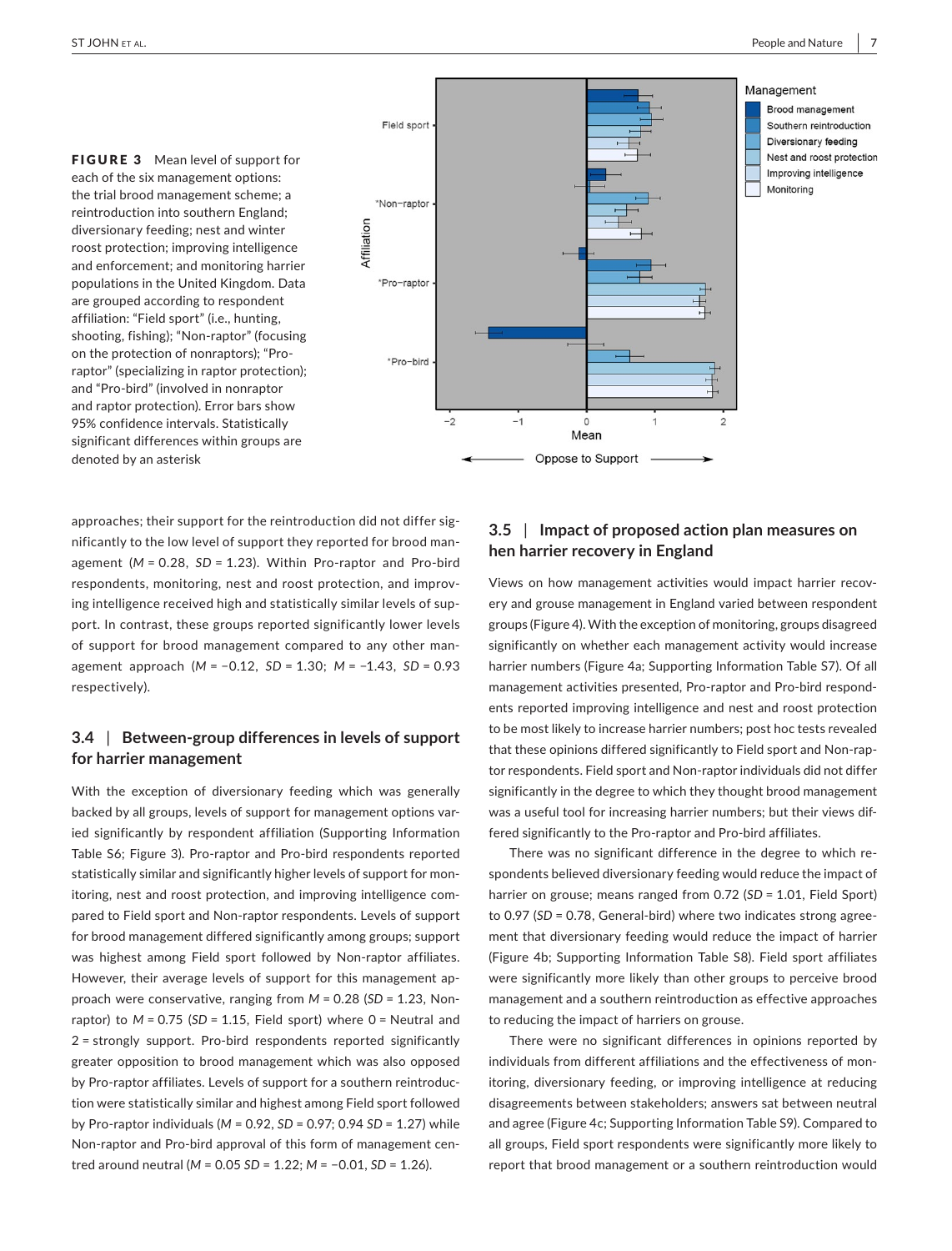

FIGURE 4 Mean level of belief that each management options would (a) increase the number of hen harriers, (b) reduce the impact of harriers on grouse, (c) reduce disagreements between stakeholders, and (d) reduce illegal killing of harriers. −2 indicates disagreement, 0 neither agreement or disagreement, and +2 indicates strong agreement. Data are grouped according to respondent affiliation: "Field sport" (i.e., hunting, shooting, fishing); "Non‐raptor" (focusing on the protection of nonraptors); "Pro‐raptor" (specializing in raptor protection); and "Pro‐bird" (involved in nonraptor and raptor protection). Statistically significant differences are denoted by an asterisk. Error bars show 95% confidence interval

reduce stakeholder conflict. No other group held these opinions and Pro‐bird respondents were significantly less likely than other groups to believe that a southern reintroduction or brood management would reduce disagreements.

While there were some significant differences in levels of agreement between groups, all respondents agreed that the illegal killing of harriers could be reduced through monitoring, nest and roost protection, and improving intelligence (Figure 4d; Supporting

Information Table S10). Field sports and Non‐raptor groups believed that diversionary feeding and brood management would reduce illegal killing, but these views differed significantly to respondents associated with Pro‐raptor and Pro‐bird organizations.

Trust in Natural England differed significantly across groups  $(F(3, 428) = 6.88, p \le 0.001$ ). Post hoc tests revealed that Field sport and Pro‐raptor respondents reported statistically similar answers with a mean value indicative of slight trust (*M* = 0.30, *SD* = 1.11;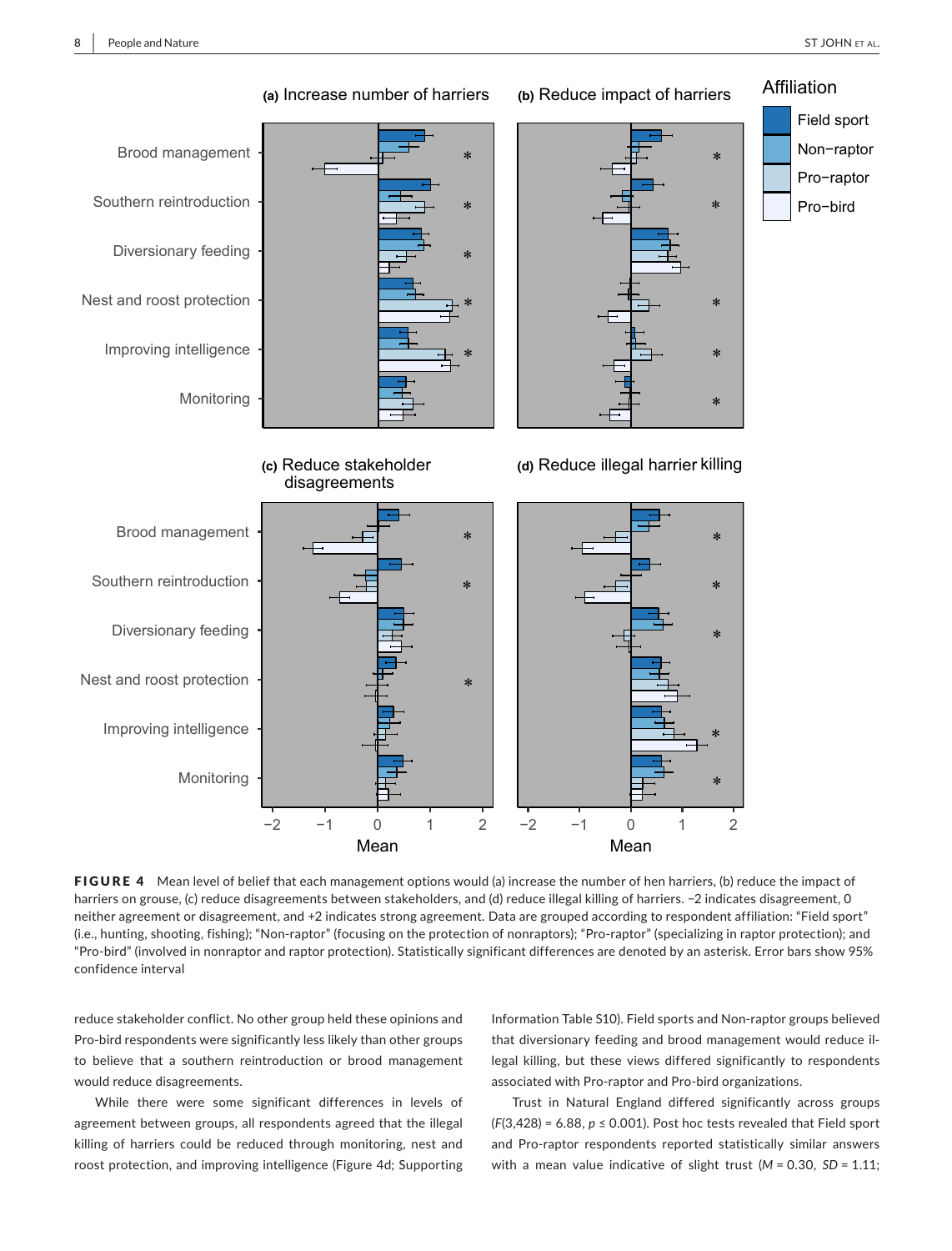*M* = 0.35, *SD* = 0.35; *p* = 0.98). Non‐raptor and Pro‐bird affiliates also reported statistically similar responses ( $p = 1.0$ ) but with a mean value indicative of slight distrust in Natural England (*M* = −0.10, *SD* = 0.93; *M* = −0.11, *SD* = 1.02; *p* = 1.0).

# **4** | **DISCUSSION**

Our work highlights the very different value orientations held by stakeholders in this conflict. While the majority of respondents affiliated with field sport organizations reported utilitarian values, the majority of Pro‐raptor and Pro‐bird respondents were driven by mutualist beliefs. These value orientations were strongly associated with people's attitudes towards management. Those at the utilitarian end of the spectrum generally held attitudes supportive of grouse shooting and gamekeepers, in contrast to those on the mutualist side. As suggested by the cognitive hierarchy (Vaske & Manfredo, 2012) we also found strong correlations between attitude and support for management options, our proxy for behaviour. Those holding more positive attitudes towards harriers on English uplands and less positive attitudes towards grouse shooting and gamekeepers generally showed greater support for monitoring, nest protection, and increased intelligence. In contrast, those reporting more positive attitudes towards shooting or gamekeepers were more supportive of reintroduction and brood management. Our findings add to a growing body of research providing evidence that wildlife value orientations help explain patterns of human behaviour relating to wildlife (e.g., Fulton et al., 1996; Jacobs et al., 2014; Teel & Manfredo, 2010; Vaske & Donnelly, 1999). Furthermore, our work highlights the importance of fostering relational values, that is, values pertaining to all manner of relationships between people and nature, for proenvironmental protection (Chan et al., 2016).

Wildlife value orientations do change, but they do so slowly and it is unlikely that they change in response to specific interventions (Heberlein, 2012; Manfredo et al., 2017). Moreover, where attitudes are related strongly to underlying values, as they are here, they can also be difficult to change (Heberlein, 2012; Manfredo, 2008). However, the fact that values are deep‐set and along with attitudes change slowly, does not mean that conflicts between parties cannot be reduced and managed. There is considerable proof that attitudes and behaviour are relatively unresponsive to evidence and knowledge (e.g., Ericsson & Heberlein, 2003; Heberlein & Ericsson, 2008). Thus, drives to change attitudes, and ultimately behaviour, through education programmes, are unlikely to be successful (Curti & Valdez, 2009; Espinosa & Jacobson, 2012). However, just as values are cultivated through repeated experience with peer groups (Chan et al., 2016), attitudes also change in relation to experience (Espinosa & Jacobson, 2012; Heberlein & Ericsson, 2008; Sponarski, Vaske, Bath, & Loeffler, 2016). This suggests that, in a conservation conflict, changes in entrenched positions are more likely to emerge through exposure to stakeholders with different beliefs, and to the system and interventions in question. Furthermore, successful management may depend upon identifying value similarity among stakeholders

and building upon shared values to support engagement and seek compromise, rather than highlighting differences (Manfredo, 2008).

With respect to the harrier–grouse conflict, there are commonalities in values among Field sport and Non‐raptor affiliates yet there is limited overlap in the values held by these two groups and respondents associated with organizations whose primary objective is avian conservation. This represents a considerable challenge to re‐establishing dialogue and it seems plausible that divergent values prevent meaningful dialogue between groups. However, as suggested in a recent analysis of conflicts around birds of prey in Scotland, shared narratives can offer a springboard to new exchanges between stakeholders (Hodgson et al., 2018). Consequently, there may be merit in expanding the dialogue beyond harriers and towards moorland management more broadly; this would widen the opportunity for identification of common narratives and goals. As is often the case where conservation conflicts revolve around enigmatic predators, the highly political and emotive nature of the harrier–grouse conflict means establishing a more expansive dialogue will be challenging. However, approaches such as transdisciplinarity and adaptive co‐management, which are designed to build a shared experience around research, may offer a solution (Armitage et al., 2009; Klein et al., 2001).

Transdisciplinarity and adaptive comanagement link to the idea of conflict transformation, which concerns the exploration and acknowledgement of values and focus on deliberative responses and the building of trust and relationships (Madden & McQuinn, 2014). If parties are prepared to come to the table and deliberate then there is scope to manage problems to reduce conflict (e.g., Butler et al., 2015; Lundmark & Matti, 2015). The successful implementation of these deliberative processes requires consideration of trust, representativeness, acknowledgement of different knowledge spheres, dialogue to explore perspectives, and agreed goals and leadership (Davenport, Leahy, Anderson, & Jakes, 2007; Sjölander‐Lindqvist, Johansson, & Sandström, 2015; Young et al., 2016). Such approaches do not change values or remove conflict, but they allow for exposure to different views and the potential development of compromise and solutions through deliberation.

Young et al. (2016) highlighted the importance of building and maintaining trust between stakeholders where conservation conflicts occur. Working in collaborative teams can help in this process (Stern, 2008). Similarly, trust in the agency responsible for management is critical (Beierle & Konisky, 2000; Sponarski, Vaske, Bath, & Musiani, 2014). Without trust, people are less likely to accept management interventions (Cvetkovich & Winter, 2003; Nyaupane, Graefe, & Burns, 2009). In this study, trust in Natural England differed significantly across groups and was generally weak; addressing this represents an opportunity and a significant challenge. Like many conservation conflicts, parties involved in the harrier–grouse conflict have high levels of ecological knowledge. Building trust between Natural England and such well‐informed parties requires a willingness to integrate such knowledge into conservation policy and *"a willingness to share power in terms of knowledge and policy im‐ plementation"* (Young et al., 2016). Natural England strived to attain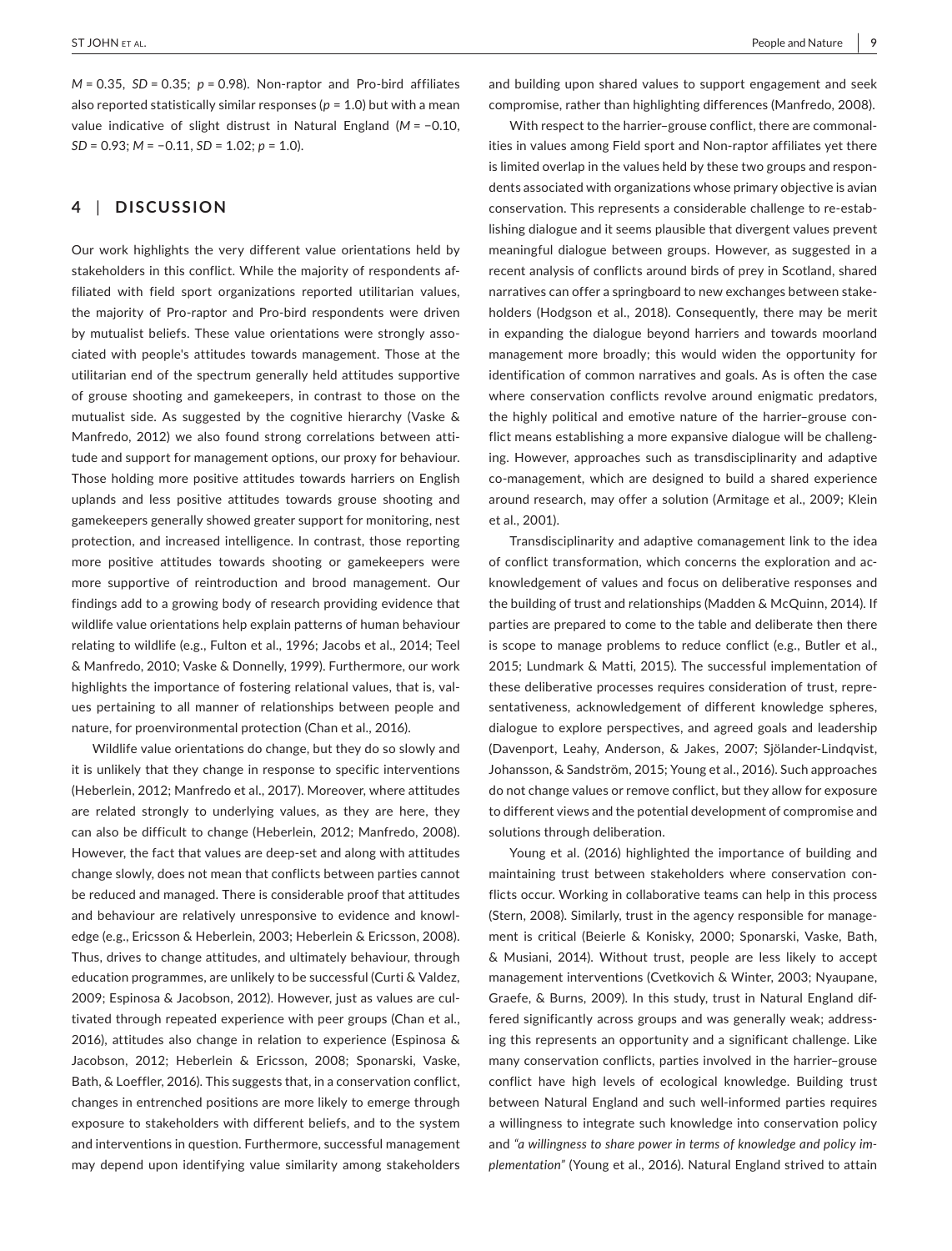this goal by establishing a multiparty board to codevelop the Action Plan (DEFRA, 2016). However, the process failed to overcome some of the differences between key parties. In contrast, parties appear to be becoming more polarized in this conflict. Encouraging such stakeholders to come back to the table will prove challenging, especially under the spotlight of aggressive social media campaigns.

In this study, we present evidence that each respondent group supported at least four of the six management approaches outlined in the Action Plan (DEFRA, 2016). Probird affiliates showed clear preference for less invasive management, and alongside Pro‐raptor respondents did not support brood management. Support for a southern reintroduction was also limited. In contrast, Field sport individuals expressed a degree of support for all management types and showed no statistically significant preference for any of them. Levels of support for diversionary feeding did not differ significantly between groups but among Pro‐raptor and Pro‐bird respondents received significantly less support than monitoring, improving intelligence, or nest and roost protection. All groups considered that most management approaches outlined in the Action Plan (DEFRA, 2016) would increase the numbers of harriers in England. Our results indicate diversionary feeding was most favoured and received greatest consensus. All groups also considered that this approach had the potential to reduce the impact of harrier on grouse, but Pro‐raptor and Pro‐bird respondents did not consider that it would reduce the extent of illegal killing. Instead, all groups agreed that the illegal killing of harriers could be reduced through improved intelligence and nest and roost protection. However, it was over the issue of brood management where there was most disagreement. Pro‐bird affiliates were strongly against brood management while supporters of field sports were in favour.

The DEFRA recently licensed a trial of brood management. As expected, this has proved highly controversial among some conservation organizations and is now subject to two judicial reviews (Harper, 2018). Should it go ahead, the trial will enable a test of whether or not brood management can reverse harrier declines in England and a chance to see if outcomes lead to changes in position regarding the technique. We suspect that such changes will be dependent upon the way the trial is implemented; if groups are excluded, they are less likely to move position.

As we have seen, new knowledge may not lead to a change in attitudes or the acceptance of brood management as a legitimate strategy. Indeed, in this fractured and polarized debate it is hard to see how any progress towards conflict management can develop without further investment in a strong, deliberative process that invests in building trust through a comanagement process that is supported by government. Any such process will require leadership on all sides, resources, time, and importantly a willingness to engage and seek compromises (Armitage et al., 2009). However, partly because of continued illegal killing (Melling, Thomas, Price, & Roos, 2018), it currently seems unlikely that key conservation organizations would be willing to come to the table, and will instead continue to pursue an adversarial focus on licensing or banning grouse shooting.

A number of studies have highlighted the importance of understanding stakeholder values in conflicts over wildlife management (e.g., Manfredo et al., 2004; Dickman 2010; Dietsch, Teel, & Manfredo, 2016; Lute, Navarrete, Nelson, & Gore, 2016). These have focused on the public or on one specific set of stakeholders. Our research has highlighted the relevance of considering the values held by divergent groups of stakeholders invested in a single conflict (see also Bredin, Lindhjem, Dijk, & Linnell, 2015). Such a focus emphasizes the critical difference between considering these issues as conflicts between people over the management of wildlife, as opposed to human–wildlife conflicts (Redpath et al., 2013). Ignoring the similarities and differences between the values held by different groups of stakeholders involved in conservation conflicts will hinder attempts to manage them.

#### **ACKNOWLEDGEMENTS**

We thank our study participants as well as Arjun Amar and Juliette Young for providing feedback on an earlier draft.

#### **AUTHOR'S CONTRIBUTIONS**

All authors contributed to conceptual design, or data acquisition, analysis and interpretation, writing or revising text, approved the submission and agree accountability.

# **DATA ACCESSIBILITY**

Data are publicly available through Figshare using the following link: [https://figshare.com/articles/StJohn\\_et\\_al\\_dataset\\_for\\_Value\\_diver](https://figshare.com/articles/StJohn_et_al_dataset_for_Value_diversity_and_conservation_conflict_Lessons_from_the_management_of_red_grouse_and_hen_harriers_in_England_People_Nature/7359209)sity and conservation conflict Lessons from the management of [red\\_grouse\\_and\\_hen\\_harriers\\_in\\_England\\_People\\_Nature/7359209](https://figshare.com/articles/StJohn_et_al_dataset_for_Value_diversity_and_conservation_conflict_Lessons_from_the_management_of_red_grouse_and_hen_harriers_in_England_People_Nature/7359209).

#### **ORCID**

*Freya A. V. St John* <https://orcid.org/0000-0002-5707-310X> *Steve M. Redpath* <https://orcid.org/0000-0001-5399-9477>

#### **REFERENCES**

- Amar, A., Court, I. R., Davison, M., Downing, S., Grimshaw, T., Pickford, T., & Raw, D. (2012). Linking nest histories, remotely sensed land use data and wildlife crime records to explore the impact of grouse moor management on peregrine falcon populations. *Biological Conservation*, *145*(1), 86–94. [https://doi.org/10.1016/J.](https://doi.org/10.1016/J.BIOCON.2011.10.014) [BIOCON.2011.10.014](https://doi.org/10.1016/J.BIOCON.2011.10.014)
- Armitage, D. R., Plummer, R., Berkes, F., Arthur, R. I., Charles, A. T., Davidson-Hunt, I. J., & Wollenberg, E. K. (2009). Adaptive comanagement for social–ecological complexity. *Frontiers in Ecology and the Environment*, *7*(2), 95–102. [https://doi.org/10.1890/](https://doi.org/10.1890/070089) [070089](https://doi.org/10.1890/070089)
- Avery, M. (2015). *Inglorious: Conflict in the Uplands*. London: Bloomsbury Natural History.
- Beierle, T. C., & Konisky, D. M. (2000). Values, conflict, and trust in participatory environmental planning. *Journal of*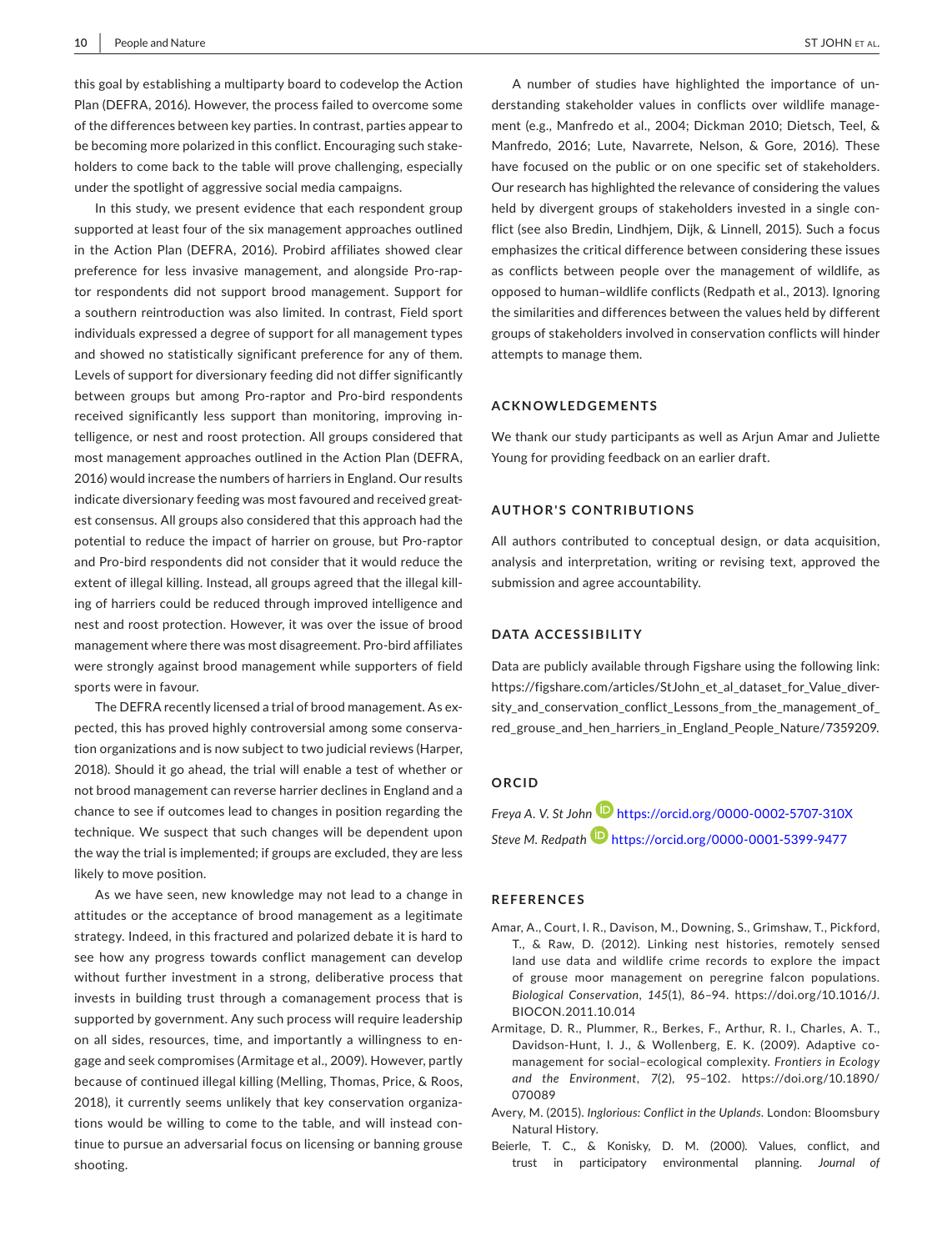*Policy Analysis and Management*, *19*(4), 587–602. [https://doi.](https://doi.org/10.1002/1520-6688(200023)19:4<587:AID-PAM4>3.0.CO;2-Q) [org/10.1002/1520-6688\(200023\)19:4<587:AID-PAM4>3.0.CO;2-Q](https://doi.org/10.1002/1520-6688(200023)19:4<587:AID-PAM4>3.0.CO;2-Q)

- Bredin, Y. K., Lindhjem, H., van Dijk, J., & Linnell, J. D. (2015). Mapping value plurality towards ecosystem services in the case of Norwegian wildlife management: AQ analysis. *Ecological Economics*, *118*, 198– 206. <https://doi.org/10.1016/j.ecolecon.2015.07.005>
- Butler, J. R. A., Young, J. C., McMyn, I. A. G., Leyshon, B., Graham, I. M., Walker, I., ... Warburton, C. (2015). Evaluating adaptive co-management as conservation conflict resolution: Learning from seals and salmon. *Journal of Environmental Management*, *160*, 212–225. [https://](https://doi.org/10.1016/J.JENVMAN.2015.06.019) [doi.org/10.1016/J.JENVMAN.2015.06.019](https://doi.org/10.1016/J.JENVMAN.2015.06.019)
- Chan, K. M. A., Balvanera, P., Benessaiah, K., Chapman, M., Díaz, S., Gómez‐Baggethun, E., … Turner, N. (2016). Opinion: Why protect nature? Rethinking values and the environment. *Proceedings of the National Academy of Sciences of the United States of America*, *113*(6), 1462–1465. <https://doi.org/10.1073/pnas.1525002113>
- Curti, M., & Valdez, U. (2009). Incorporating community education in the strategy for harpy eagle conservation in Panama. *The Journal of Environmental Education*, *40*(4), 3–16. [https://doi.org/10.3200/](https://doi.org/10.3200/JOEE.40.4.3-16) [JOEE.40.4.3-16](https://doi.org/10.3200/JOEE.40.4.3-16)
- Cvetkovich, G., & Winter, P. L. (2003). Trust and social representations of the management of threatened and endangered species. *Environment and Behavior*, *35*(2), 286–307. [https://doi.](https://doi.org/10.1177/0013916502250139) [org/10.1177/0013916502250139](https://doi.org/10.1177/0013916502250139)
- Davenport, M. A., Leahy, J. E., Anderson, D. H., & Jakes, P. J. (2007). Building trust in natural resource management within local communities: A case study of the Midewin National Tallgrass Prairie. Retrieved from<https://www.nrs.fs.fed.us/pubs/9328>
- DEFRA (2016). Joint action plan to increase the English hen harrier population. London. Retrieved from [https://assets.publishing.service.](https://assets.publishing.service.gov.uk/government/uploads/system/uploads/attachment_data/file/491818/hen-harrier-action-plan-england-2016.pdf%3) [gov.uk/government/uploads/system/uploads/attachment\\_data/](https://assets.publishing.service.gov.uk/government/uploads/system/uploads/attachment_data/file/491818/hen-harrier-action-plan-england-2016.pdf%3) [file/491818/hen-harrier-action-plan-england-2016.pdf](https://assets.publishing.service.gov.uk/government/uploads/system/uploads/attachment_data/file/491818/hen-harrier-action-plan-england-2016.pdf%3) %253. Accessed October 2017.
- DeMello, M. (2012). *Animals and society: An introduction to human‐animal studies*. New York: Columbia University Press.
- Dickman, A. J. (2010). Complexities of conflict: the importance of considering social factors for effectively resolving human–wildlife conflict. *Animal Conservation*, *13*(5), 458–466.
- Dietsch, A. M., Teel, T. L., & Manfredo, M. J. (2016). Social values and biodiversity conservation in a dynamic world. *Conservation Biology*, *30*(6), 1212–1221. <https://doi.org/10.1111/cobi.12742>
- Duffy, R., & Moore, L. (2010). Neoliberalising nature? Elephant‐back tourism in Thailand and Botswana. *Antipode*, *42*(3), 742–766. [https://](https://doi.org/10.1111/j.1467-8330.2010.00771.x) [doi.org/10.1111/j.1467-8330.2010.00771.x](https://doi.org/10.1111/j.1467-8330.2010.00771.x)
- Elston, D. A., Spezia, L., Baines, D., & Redpath, S. M. (2014). Working with stakeholders to reduce conflict—modelling the impact of varying hen harrier Circus cyaneus densities on red grouse Lagopus lagopus populations. *Journal of Applied Ecology*, *51*(5), 1236–1245. [https://doi.](https://doi.org/10.1111/1365-2664.12315) [org/10.1111/1365-2664.12315](https://doi.org/10.1111/1365-2664.12315)
- Ericsson, G., & Heberlein, T. A. (2003). Attitudes of hunters, locals, and the general public in Sweden now that the wolves are back. *Biological Conservation*, *111*(2), 149–159. [https://doi.org/10.1016/](https://doi.org/10.1016/S0006-3207(02)00258-6) [S0006-3207\(02\)00258-6](https://doi.org/10.1016/S0006-3207(02)00258-6)
- Espinosa, S., & Jacobson, S. K. (2012). Human‐wildlife conflict and environmental education: Evaluating a community program to protect the andean bear in ecuador. *The Journal of Environmental Education*, *43*(1), 55–65. [https://doi.org/10.1080/00958964.2011](https://doi.org/10.1080/00958964.2011.579642) [.579642](https://doi.org/10.1080/00958964.2011.579642)
- Fulton,D.C.,Manfredo,M. J., & Lipscomb, J. (1996).Wildlife value orientations: A conceptual and measurement approach. *Human Dimensions of Wildlife*, *1*(2), 24–47. <https://doi.org/10.1080/10871209609359060>
- Harper, M. (2018). An update on the RSPB's response hen harrier brood management. Retrieved May 22, 2018 from [http://ww2.rspb.org.uk/](http://ww2.rspb.org.uk/community/ourwork/b/martinharper/archive/2018/03/09/update-on-the-brood-management-of-hen-harriers.aspx) [community/ourwork/b/martinharper/archive/2018/03/09/update](http://ww2.rspb.org.uk/community/ourwork/b/martinharper/archive/2018/03/09/update-on-the-brood-management-of-hen-harriers.aspx)[on-the-brood-management-of-hen-harriers.aspx](http://ww2.rspb.org.uk/community/ourwork/b/martinharper/archive/2018/03/09/update-on-the-brood-management-of-hen-harriers.aspx)
- Heberlein, T. A. (2012). *Navigating environmental attitudes*. New York, NY: Oxford University Press.
- Heberlein, T. A., & Ericsson, G. (2008). Public attitudes and the future of wolvesCanislupusinSweden.*Wildlife Biology.*,*14*(3),391–394.[https://](https://doi.org/10.2981/0909-6396(2008)14[391:PAATFO]2.0.CO;2) [doi.org/10.2981/0909-6396\(2008\)](https://doi.org/10.2981/0909-6396(2008)14[391:PAATFO]2.0.CO;2) 14[391:PAATFO]2.0.CO;2
- Hermann, N., Voß, C., & Menzel, S. (2013). Wildlife value orientations as predicting factors in support of reintroducing bison and of wolves migrating to Germany. *Journal for Nature Conservation*, *21*(3), 125– 132. <https://doi.org/10.1016/J.JNC.2012.11.008>
- Hodgson, I., Redpath, S. M., Fischer, A., & Young, J. (2018). Fighting talk: The use of discourse by organisations in the conflict over raptors in Scotland. *Land Use Policy*, *77*, 332–343.
- Jacobs, M. H., Vaske, J. J., & Sijtsma, M. T. (2014). Predictive potential of wildlife value orientations for acceptability of management interventions. *Journal for Nature Conservation*, *22*(4), 377–383. [https://doi.](https://doi.org/10.1016/J.JNC.2014.03.005) [org/10.1016/J.JNC.2014.03.005](https://doi.org/10.1016/J.JNC.2014.03.005)
- Klein, J. T., Grossenbacher‐Mansuy, W., Häberli, R., Bill, A., Scholz, R. W., Welti, M. (Eds.). (2001). *Transdisciplinarity: Joint problem solving among science, technology, and society: An effective way for managing complexity*. Basel: Springer Science & Business Media. Birkhäuser Verlag. Xiii+332pp. ISBN: 3-7643-6248-0.
- Lundmark, C., & Matti, S. (2015). Exploring the prospects for deliberative practices as a conflict-reducing and legitimacy-enhancing tool: The case of Swedish carnivore management. *Wildlife Biology*, *21*(3), 147–156. <https://doi.org/10.2981/wlb.00009>
- Lute, M. L., Navarrete, C. D., Nelson, M. P., & Gore, M. L. (2016). Moral dimensions of human–wildlife conflict. *Conservation Biology*, *30*(6), 1200–1211. <https://doi.org/10.1111/cobi.12731>
- Madden, F., & McQuinn, B. (2014). Conservation's blind spot: The case for conflict transformation in wildlife conservation. *Biological Conservation*, *178*, 97–106. [https://doi.org/10.1016/j.](https://doi.org/10.1016/j.biocon.2014.07.015) [biocon.2014.07.015](https://doi.org/10.1016/j.biocon.2014.07.015)
- Manfredo, M. J. (2008). *Who cares about wildlife? Social science concepts for exploring human‐wildlife relationships and other issues in conserva‐ tion*. New York: Springer.
- Manfredo, M. J., Teel, T. L., & Bright, A. D. (2004). *Application of the con‐ cepts of values and attitudes in human dimensions of natural resources research* (pp. 271‐282). Jefferson City: Society and natural resources: A summary of knowledge.
- Manfredo, M. J., Bruskotter, J. T., Teel, T. L., Fulton, D., Schwartz, S. H., Arlinghaus, R., & Sullivan, L. (2017). Why social values cannot be changed for the sake of conservation. *Conservation Biology*, *31*(4), 772–780. <https://doi.org/10.1111/cobi.12855>
- Marshall, K., White, R., & Fischer, A. (2007). Conflicts between humans over wildlife management: On the diversity of stakeholder attitudes and implications for conflict management. *Biodiversity and Conservation*, *16*(11), 3129–3146. [https://doi.org/10.1007/](https://doi.org/10.1007/s10531-007-9167-5) [s10531-007-9167-5](https://doi.org/10.1007/s10531-007-9167-5)
- Mason, T. H. E., Pollard, C. R., Chimalakonda, D., Guerrero, A., Kerr‐ Smith, C., Milheiras, S. A. G., … Bunnefeld, N. (2018). Wicked conflict: Using wicked problem thinking for holistic management of conservation conflict. *Conservation Letters*, *e12460*, [https://doi.org/10.1111/](https://doi.org/10.1111/conl.12460) [conl.12460](https://doi.org/10.1111/conl.12460)
- Melling, T., Thomas, M., Price, M., & Roos, S. (2018). Raptor persecution in the Peak District National Park. *British Birds*, *111*, 275–290.
- Nyaupane, G. P., Graefe, A. R., & Burns, R. C. (2009). The role of equity, trust and information on user fee acceptance in protected areas and other public lands: A structural model. *Journal of Sustainable Tourism*, *17*(4), 501–517. <https://doi.org/10.1080/09669580802651699>
- Pooley, S. (2016). The entangled relations of humans and nile crocodiles in Africa, c.1840‐1992. *Environment and History*, *22*(3), 421–454. <https://doi.org/10.3197/096734016X14661540219357>
- Redpath, S. M., Amar, A., Smith, A., Thompson, D. B., & Thirgood, S. J.. (2010). People and nature in conflict: can we reconcile hen harrier conservation and game management. In *Species management:*